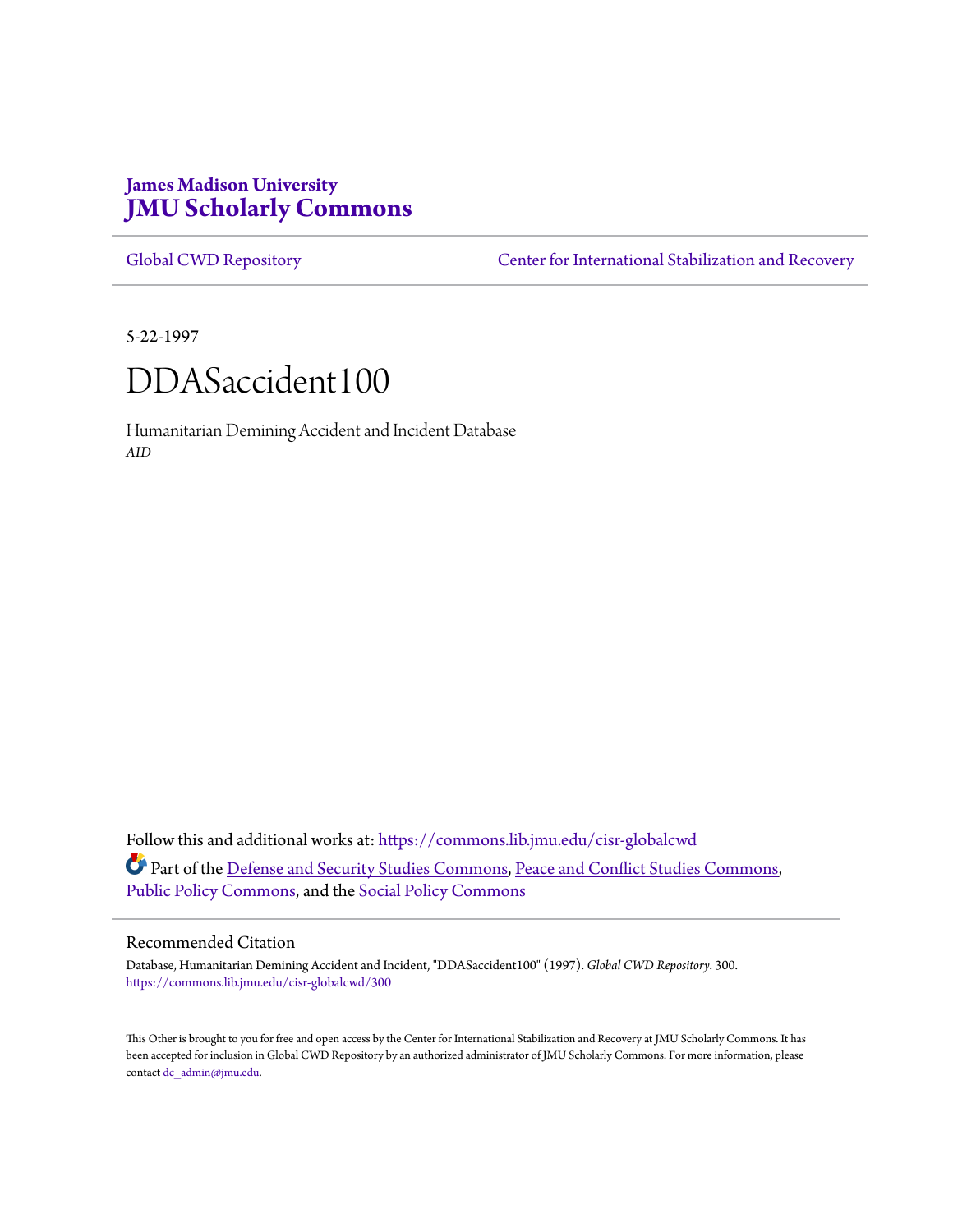## **DDAS Accident Report**

#### **Accident details**

**Report date:** 19/04/2006 **Accident number:** 100 **Accident time:** not recorded **Accident Date:** 22/05/1997 **Where it occurred:** Qazi Kariz village, Darman District, Kandahar **Country:** Afghanistan **Primary cause:** Unavoidable (?) **Secondary cause:** Field control inadequacy (?) **Class:** Excavation accident **Date of main report:** [No date recorded] **ID original source:** none **Name of source:** MAPA/UNOCHA **Organisation:** [Name removed] **Mine/device:** POMZ AP frag **Ground condition:** bushes/scrub ditch/channel/trench soft

**Date record created:** 24/01/2004 **Date last modified:** 24/01/2004 **No of victims:** 1 **No of documents:** 1

**Map details** 

| Longitude:              | Latitude:                    |
|-------------------------|------------------------------|
| Alt. coord. system:     | <b>Coordinates fixed by:</b> |
| Map east:               | Map north:                   |
| Map scale: not recorded | Map series:                  |
| Map edition:            | Map sheet:                   |
| Map name:               |                              |

### **Accident Notes**

inadequate metal-detector (?) inadequate investigation (?) handtool may have increased injury (?) squatting/kneeling to excavate (?) use of pick (?)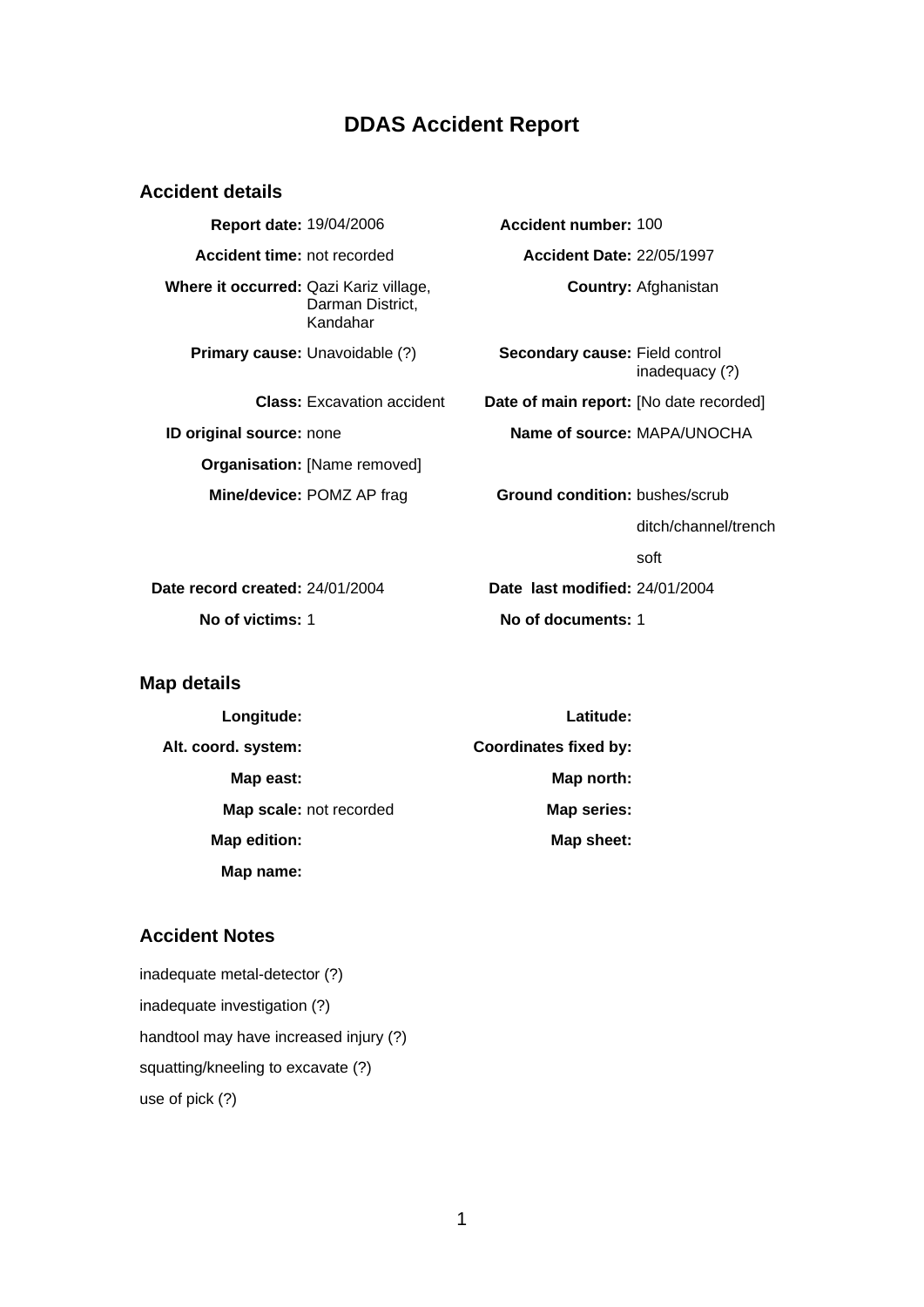## **Accident report**

At the time of the accident the UN MAC in Afghanistan favoured the use of two-man teams (usually operating a one-man drill). The two would take it in turns for one to work on vegetation cutting, detecting and excavation, while the other both rested and supposedly "controlled" his partner.

An investigation on behalf of the UN MAC was carried out and its report made available. The following summarises its content.

The victim had been a deminer for five years. It was seven months since his last revision course and 24 days since his last leave. The accident occurred in an area described as agricultural – a "grapes field". A photograph showed that the accident occurred in a gully [a collapsed irrigation channel?] on ground that had light scrubby bush but no vines in evidence.

The investigators determined that the minefield was old and the mines had fallen and become buried. The victim did not mark the detector reading point before investigating with a pick, so triggered the mine which was identified as a POMZ from "fragments found". The victim's pick and helmet were damaged.

**The Assistant Team Leader** said that the victim marked the detector reading and triggered the mine when he reached the second mark (centre of three stones) with the pick. He said the deminer should have been using a bayonet rather than the pick in soft ground.

**The victim's partner** said that the victim marked the detector reading and triggered the mine when he reached the second mark (centre of three stones) with the pick. He said he was doing his job properly. He said they should not be allowed to use the pick in soft ground.

**The victim** said that he marked the detector reading and the mine went off as he reached the second point.

**The Section Leader** said that the deminer did not mark properly and his carelessness caused the accident. The victim should have used the bayonet to move towards the reading point.

#### **Conclusion**

The investigators concluded that the victim breached technical and safety procedures by using the pick in an area where it is not needed, then using the pick improperly having not marked the detector reading point.

#### **Recommendations**

The investigators recommended that the Section Leader should be disciplined for poor management, that no one should be allowed to investigate the detector "reading point" with a pick, and that the demining group should conduct training on the proper use of the pick immediately.

#### **Victim Report**

**Protection issued:** Helmet

Thin, short visor

**Victim number:** 133 **Name: [Name removed]**

**Age: Gender:** Male

**Status:** deminer **Fit for work:** yes

**Compensation:** 6,429 Rs **Time to hospital:** not recorded

**Protection used:** Helmet; Thin, short visor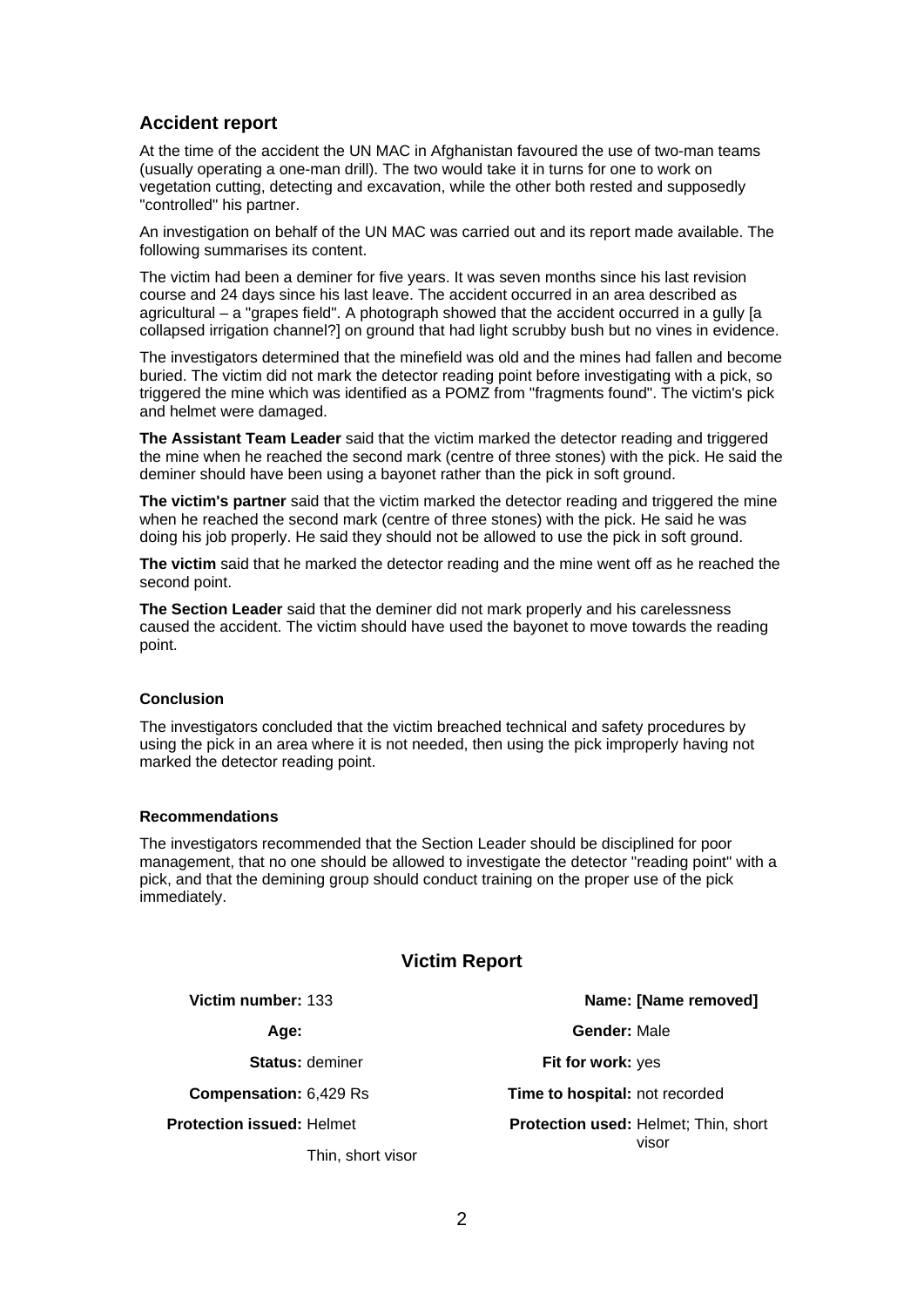#### **Summary of injuries:**

INJURIES

minor Arm

minor Chest

minor Hand

minor Neck

COMMENT

See medical report.

## **Medical report**

The victim's injuries were summarised as superficial injuries to his left arm, left hand and left side of his chest.

There were two medic's sketches on file, one showing no injury to his hand. The other sketch is reproduced below.



A site-medical report added superficial neck injuries to the record. A more detailed report mentioned finger injuries.

The demining group reported that the victim suffered superficial injuries to his chest and neck and left arm and left hand. The insurers were informed on 23rd May 1997 that the victim had sustained injuries to the left side of his neck, his chest, arm and fingers.

Compensation of  $6,429$  Rs was paid on  $13<sup>th</sup>$  August 1997.

## **Analysis**

The primary cause of this accident is listed as *"Unavoidable"* because, despite the investigator's opinion, there was no evidence to suggest that the victim had not been working in the way in which he was trained. There is some question over whether the method of excavation was appropriate, and the methods used are determined by senior management. In deference to the investigators, the secondary cause is listed as a *"Field control inadequacy"* because the victim may have been working inappropriately and his error not corrected.

The general agreement that the mine detonated on the second marker may indicate that the detector signal had not been marked accurately. But this may have been due to the inadequacy of the detector, as recorded in the reports of many other Afghan accidents around this time (when the Schiebel AN/19 was still in use).